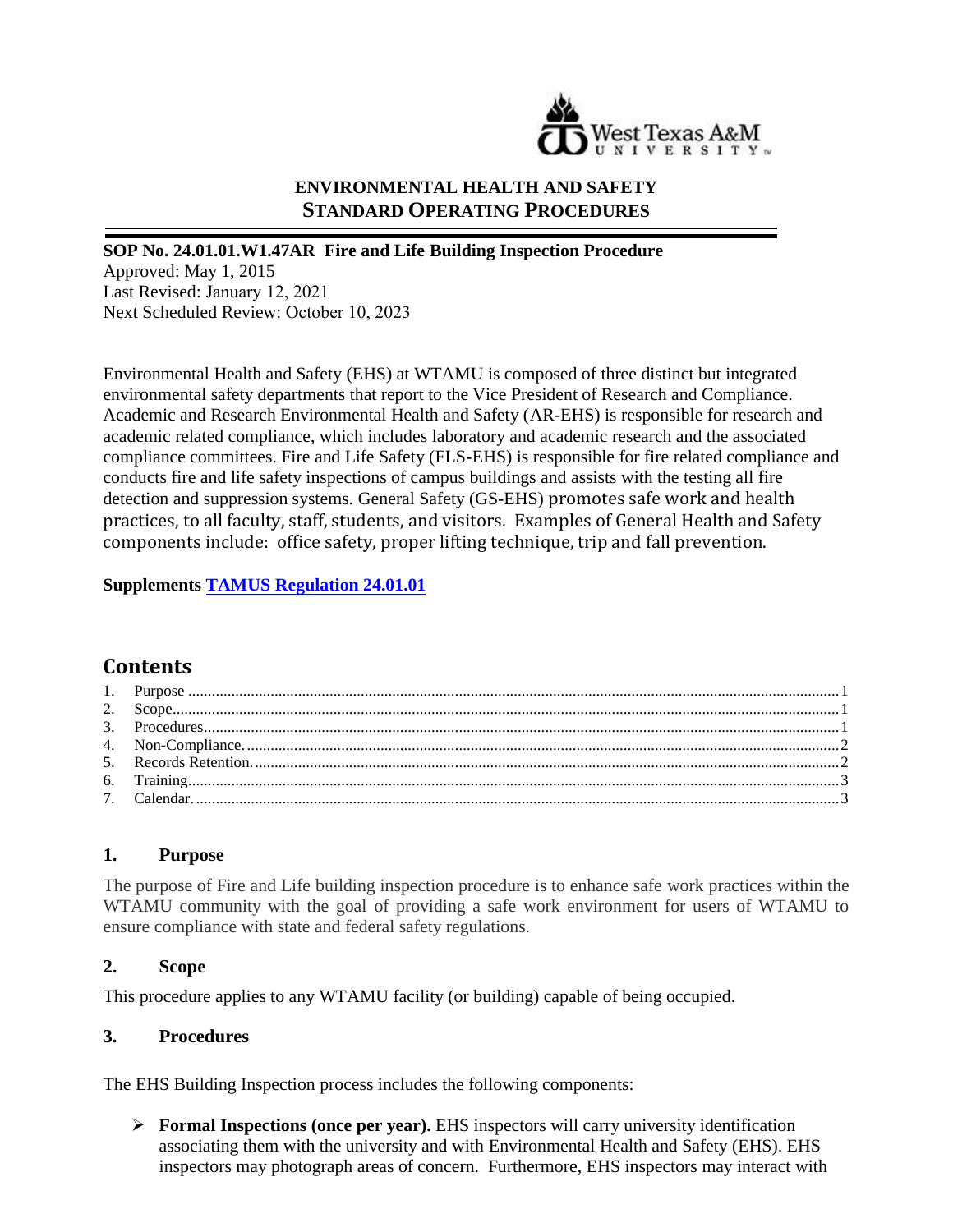WTAMU personnel to discover any additional questions or support needed to improve fire and life safety.

- **Follow-up Inspections** Fire and Life safety corrective action reports will be shared with the responsible WTAMU employee(s) as well as the respective direct report and/or dean to ensure that all responsible parties are aware of the safety issues or commendations identified. EHS will schedule follow-up inspections based on compliance and safety needs identified in the inspection process as needed.
- **Referral Inspections (As needed).** When significant non-compliance, unsafe, or unhealthy conditions are reported, or incidents occurring in an occupied building are reported, inspections will be conducted by EHS.
- **Fire Alarm Inspections (once per year)** Fire and Life Safety fire alarm test and recertification is conducted on an annual basis. FLS-EHS schedules with a 3rd party contractor to test and re-certify all applicable buildings. The report will be located in IndustrySafe and on the local G drive.
- **Fire Sprinkler Inspections (once per year)** Fire and Life Safety fire sprinkler testing is conducted on an annual basis. FLS-EHS schedules a 3rd party contractor to test all applicable buildings. The report will be located in IndustrySafe and on the local G drive.
- **Fire Hydrant tested (once per year)** Fire hydrants are tested on an annual basis by FLS-EHS staff. The results are recorded in IndustrySafe, G drive, and a copy is given to the Canyon Fire Department.
- **Exit sign, Emergency lighting, and Fire Extinguishers inspections (once per month)** Fire and Life Safety exit sign, emergency lighting, and fire extinguisher inspections are conducted on a monthly basis. Results are documented through Inspect N Track.
- **Fire Marshal Dorm Inspections (once every two years)** Fire and Life Safety EHS meets with the Fire Marshal and conducts dorm inspections every two years from the date of the closure of the last inspection. The results are recorded in IndustrySafe and the G drive.
- **Fire Marshal University Inspection (once every five years)** Fire and Life Safety EHS meets with the Fire Marshal and conducts inspections through any building associated with West Texas A&M University every five years from the date of the closure of the last inspection. The results are recorded in IndustrySafe and the G drive.
- **Fire Marshal follow-up inspections** FLS-EHS and the Fire Marshal will schedule a follow-up dorm/university inspection as needed based on the request of the Fire Marshal. The results are recorded in IndustrySafe and the G drive.

In addition to collaboration with EHS formal, follow-up, and referral inspections, all WTAMU employees are responsible for maintaining and monitoring safe building conditions, including those procedures set forth in TAMUS policy and regulations, WTAMU rules and procedures, and related state and federal regulations as referenced under related statutes, policies, or requirements?

In the event that marginal or unsafe conditions are identified in an occupied building, it is the department's or division's responsibility to terminate those activities deemed unsafe until appropriate remediation has been implemented. In many cases the department or division will be able to remedy the unsafe condition; however, if in question or if additional assistance is required, the division will notify EHS immediately for assistance.

#### <span id="page-1-0"></span>**4. Non-Compliance.**

Non-Compliance with University policy is addressed in the Faculty Handbook in *General Policies Affecting Faculty,* TAMUS Ethics Procedure 07.01, and TAMUS Risk Management Procedure 24.01.01. If an occupied building is found as non-compliant and unable to find a resolution with the employee, then EHS will seek support from Direct Supervisor, Dean, Vice President of Research and Compliance, and lastly the President/CEO.

# <span id="page-1-1"></span>**5. Records Retention.**

No official state records may be destroyed without permission from the Texas State Library as outlined in [Texas Government Code, Section 441.187](http://www.statutes.legis.state.tx.us/?link=GV) and [13 Texas Administrative Code, Title 13, Part 1,](http://info.sos.state.tx.us/pls/pub/readtac$ext.TacPage?sl=R&app=9&p_dir=&p_rloc=&p_tloc=&p_ploc=&pg=1&p_tac=&ti=13&pt=1&ch=6&rl=7U)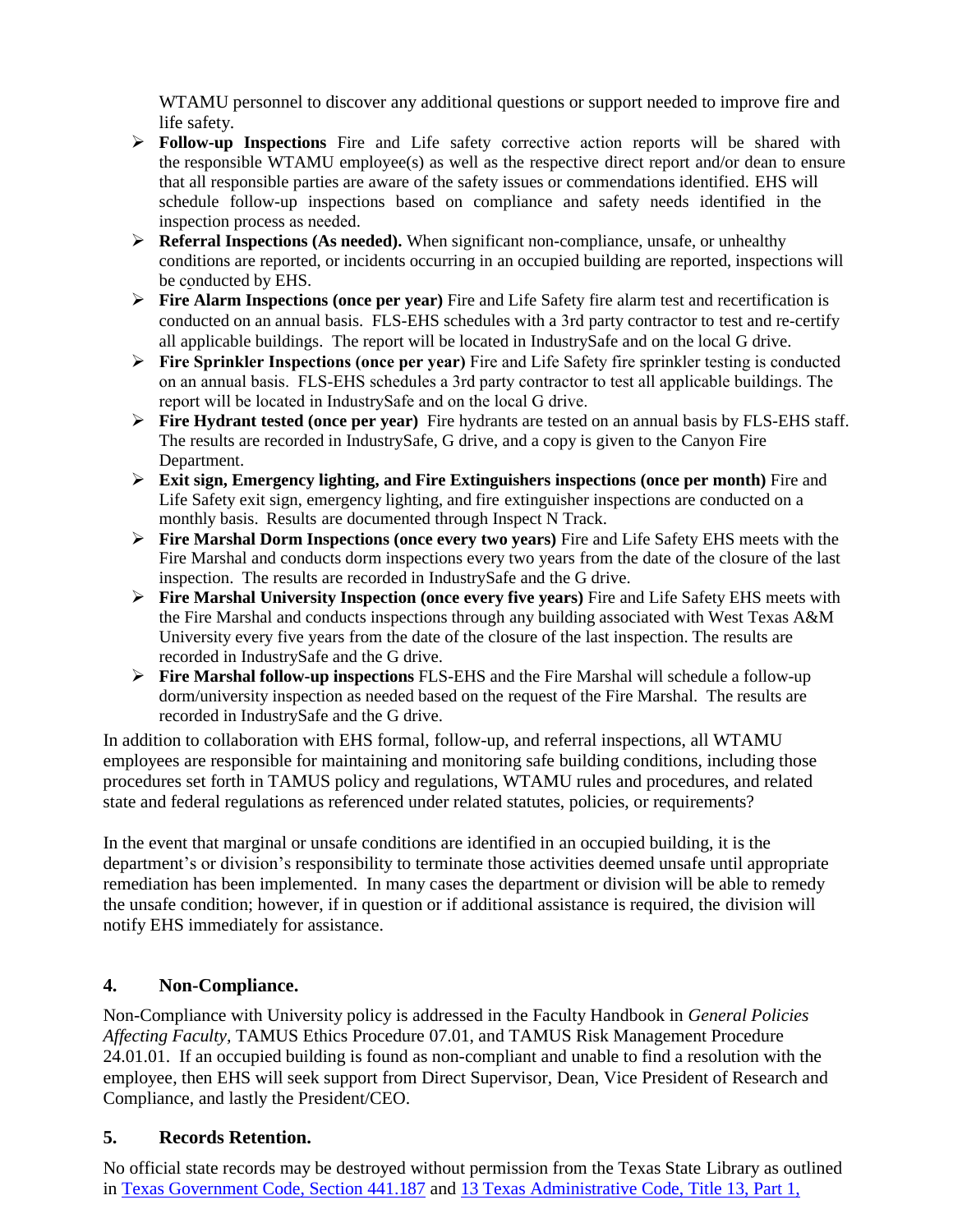[Chapter 6, Subchapter A, Rule 6.7.](http://info.sos.state.tx.us/pls/pub/readtac$ext.TacPage?sl=R&app=9&p_dir=&p_rloc=&p_tloc=&p_ploc=&pg=1&p_tac=&ti=13&pt=1&ch=6&rl=7U) The Texas State Library certifies Agency retention schedules as a means of granting permission to destroy official state records.

West Texas A & M University Records Retention Schedule is certified by the Texas State Library and Archives Commission. West Texas A & M University Environmental Health and Safety will follow [Texas A & M University Records Retention Schedule](http://www.wtamu.edu/webres/File/Risk%20Management/System-Records-Retention-Schedule-Dec2012.pdf) as stated in the Standard Operating Procedure [61.99.01.W0.01 Records Management.](http://www.wtamu.edu/webres/File/Risk%20Management/61.99.01.W0.01_PROCEDURE_Records%20Management_FINAL%20SIGNED.pdf) All official state records (paper, microform, electronic, or any other media) must be retained for the minimum period designated.

# <span id="page-2-0"></span>**6. Training**

West Texas A & M University Environmental Health and Safety will follow the Texas A & M University System Policy [33.05.02 Required Employee Training.](http://policies.tamus.edu/33-05-02.pdf) Staff and faculty whose required training is delinquent more than 90 days will have their access to the Internet terminated until all trainings are completed. Only Blackboard and Single Sign-on will be accessible. Internet access will be restored once training has been completed. Student workers whose required training is delinquent more than 90 days will need to be terminated by their manager through Student Employment.

### <span id="page-2-1"></span>**7. Calendar.**

The following is a list of inspections and the frequency they occur:

Fire and Life Safety Environmental Health and Safety:

- $\triangleright$  Formal Building inspections will occur on an annual basis.
- $\triangleright$  Follow up Inspections will occur based on compliance and safety needs identified in the inspection process.
- $\triangleright$  Fire Alarm Inspections will occur on an annual basis. These inspections are conducted as time permits, but are typically conducted within the months of December through January.
- $\triangleright$  Fire Hydrant testing occurs on an annual basis. These inspections are conducted as time permits, but are typically conducted within the months of March through June.
- $\triangleright$  Exit sign, Emergency lighting, and Fire Extinguishers inspections occur on a monthly basis.
- $\triangleright$  Fire Marshal Dorm Inspections will occur every two years, or when scheduled by the Texas State Fire Marshal's Office. These inspections are conducted when the Fire Marshal contacts FLS-EHS and schedules them.
- $\triangleright$  Fire Marshal University Inspections will occur once every five years, or when scheduled by the Texas State Fire Marshal's Office. These inspections are conducted when the Fire Marshal contacts FLS-EHS and schedules the inspection.
- $\triangleright$  Fire Marshal Follow-Up Inspection will occur based on the Fire Marshal's request to conduct a follow-up inspection. The Fire Marshal will contact FLS-EHS to schedule the inspection.

# **Related Statutes, Policies, or Requirements**

**[Faculty Handbook](http://www.wtamu.edu/webres/File/About/Faculty-Handbook-2015.pdf)**[TAMUS Ethics Procedure 07.01](http://www.wtamu.edu/webres/File/About/Faculty-Handbook-2015.pdf) TAMUS Risk Management Procedure 24.01.01 [National Fire Protection Association: NFPA 1: F](http://policies.tamus.edu/24-01-01.pdf)ire Code National Fire Protection Association: NFPA 101: Life Safety Code